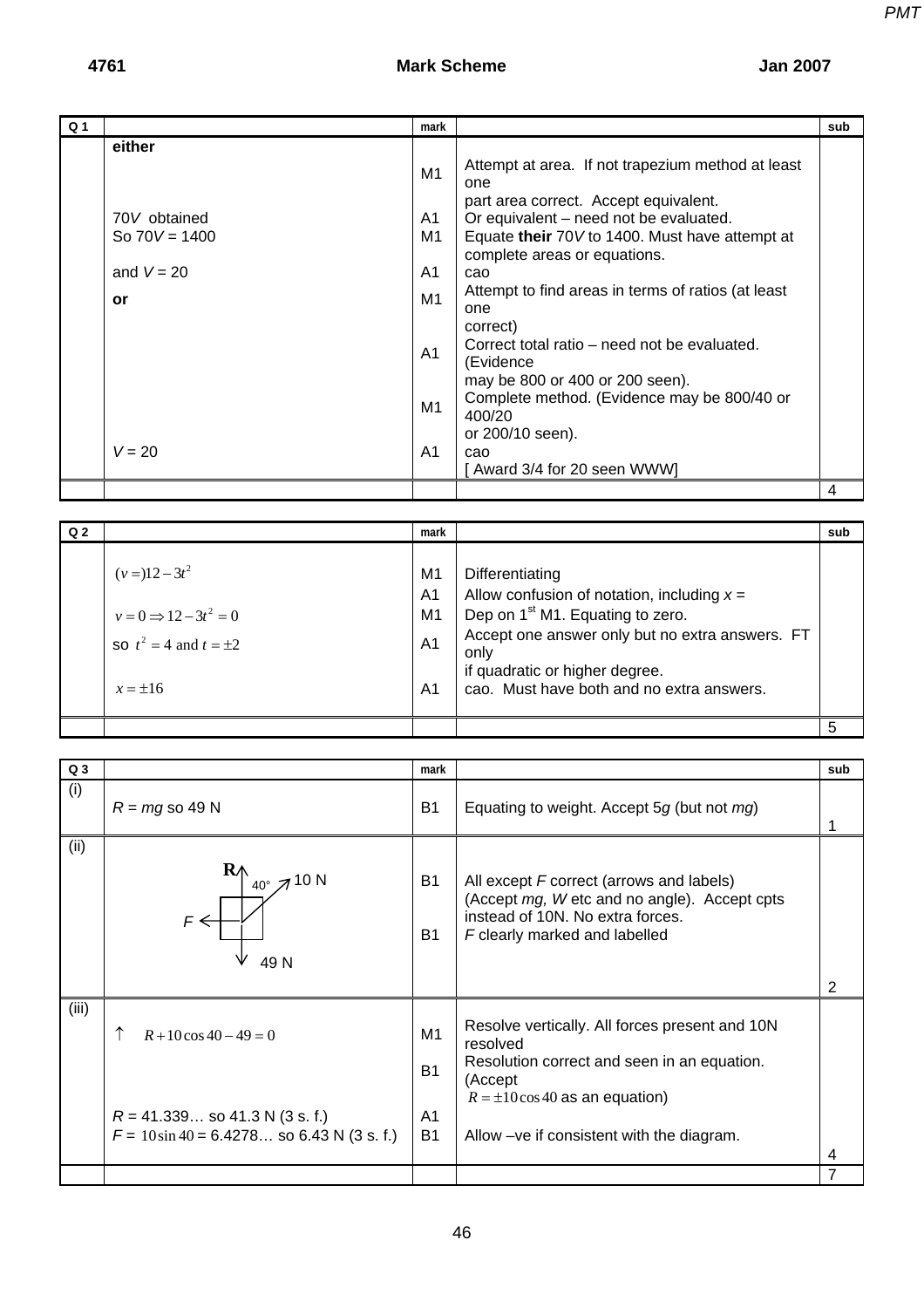| $Q_4$          |                                                                                                                                                                                                           | mark                                                     |                                                                                                                                                                                                                                                                                                                                                                                                                                                                                                                  | sub |
|----------------|-----------------------------------------------------------------------------------------------------------------------------------------------------------------------------------------------------------|----------------------------------------------------------|------------------------------------------------------------------------------------------------------------------------------------------------------------------------------------------------------------------------------------------------------------------------------------------------------------------------------------------------------------------------------------------------------------------------------------------------------------------------------------------------------------------|-----|
| (i)            | ↓<br>$20+16\cos 60=28$                                                                                                                                                                                    | <b>B1</b>                                                |                                                                                                                                                                                                                                                                                                                                                                                                                                                                                                                  | 1   |
| (ii)           | either<br>$\rightarrow$ 16sin 60                                                                                                                                                                          | <b>B1</b><br>M <sub>1</sub>                              | Any form. May be seen in (i). Accept any<br>appropriate equivalent resolution.<br>Use of Pythag with 2 distinct cpts (but not 16<br>and<br>± 20)                                                                                                                                                                                                                                                                                                                                                                 |     |
|                | Mag $\sqrt{28^2 + 192} = 31.2409$<br>so 31.2 N (3 s.f.)<br>or<br>Cos rule<br>$mag^{2} = 16^{2} + 20^{2} - 2 \times 16 \times 20 \times cos 120$<br>31.2 N (3 s. f.)                                       | F <sub>1</sub><br>M1<br>A <sub>1</sub><br>A <sub>1</sub> | Allow 34.788 only as FT<br>Must be used with 20 N, 16 N and 60° or 120°<br>Correct substitution                                                                                                                                                                                                                                                                                                                                                                                                                  | 3   |
| (iii)          | Magnitude of accn is 15.620 m s <sup>-2</sup><br>so 15.6 m s <sup><math>-2</math></sup> (3 s. f.)<br>angle with 20 N force is $\arctan\left(\frac{16\sin 60}{28}\right)$<br>so 26.3295 so 26.3° (3 s. f.) | <b>B1</b><br>M1<br>A <sub>1</sub>                        | Award only for their $F \div 2$<br>Or equiv. May use force or acceleration. Allow<br>use<br>of sine or cosine rules. FT only $s \leftrightarrow c$ and sign<br>errors. Accept reciprocal of the fraction.<br>cao                                                                                                                                                                                                                                                                                                 | 3   |
|                |                                                                                                                                                                                                           |                                                          |                                                                                                                                                                                                                                                                                                                                                                                                                                                                                                                  | 7   |
|                |                                                                                                                                                                                                           |                                                          |                                                                                                                                                                                                                                                                                                                                                                                                                                                                                                                  |     |
| Q <sub>5</sub> |                                                                                                                                                                                                           | mark                                                     |                                                                                                                                                                                                                                                                                                                                                                                                                                                                                                                  | sub |
| (i)            | sphere $19.6 - T = 2a$<br>block $T-14.8 = 4a$                                                                                                                                                             | M1<br>A1<br>A1                                           | N2L. All forces attempted in one equation.<br>Allow<br>sign errors. No extra forces. Don't condone $F =$<br>mga.<br>Accept 2g for 19.6                                                                                                                                                                                                                                                                                                                                                                           |     |
|                |                                                                                                                                                                                                           |                                                          |                                                                                                                                                                                                                                                                                                                                                                                                                                                                                                                  | 3   |
| (ii)           | Solving<br>$T = 18$ $a = 0.8$                                                                                                                                                                             | M1<br>A <sub>1</sub><br>F <sub>1</sub>                   | Attempt to solve. Award only if two equations<br>present both containing a and T. Either variable<br>eliminated.<br>Either found cao<br>Other value. Allow wrong equation(s) and wrong<br>working for 1 <sup>st</sup> value<br>[If combined equation used award: M1 as in (i)<br>for<br>the equation with mass of 6 kg; A1 for $a = 0.8$ ;<br>M <sub>1</sub> as<br>in (i) for equation in $T$ and a for either sphere or<br>block; A1 equation correct; F1 for T, FT their a;<br>B1 Second equation in T and a.] | 3   |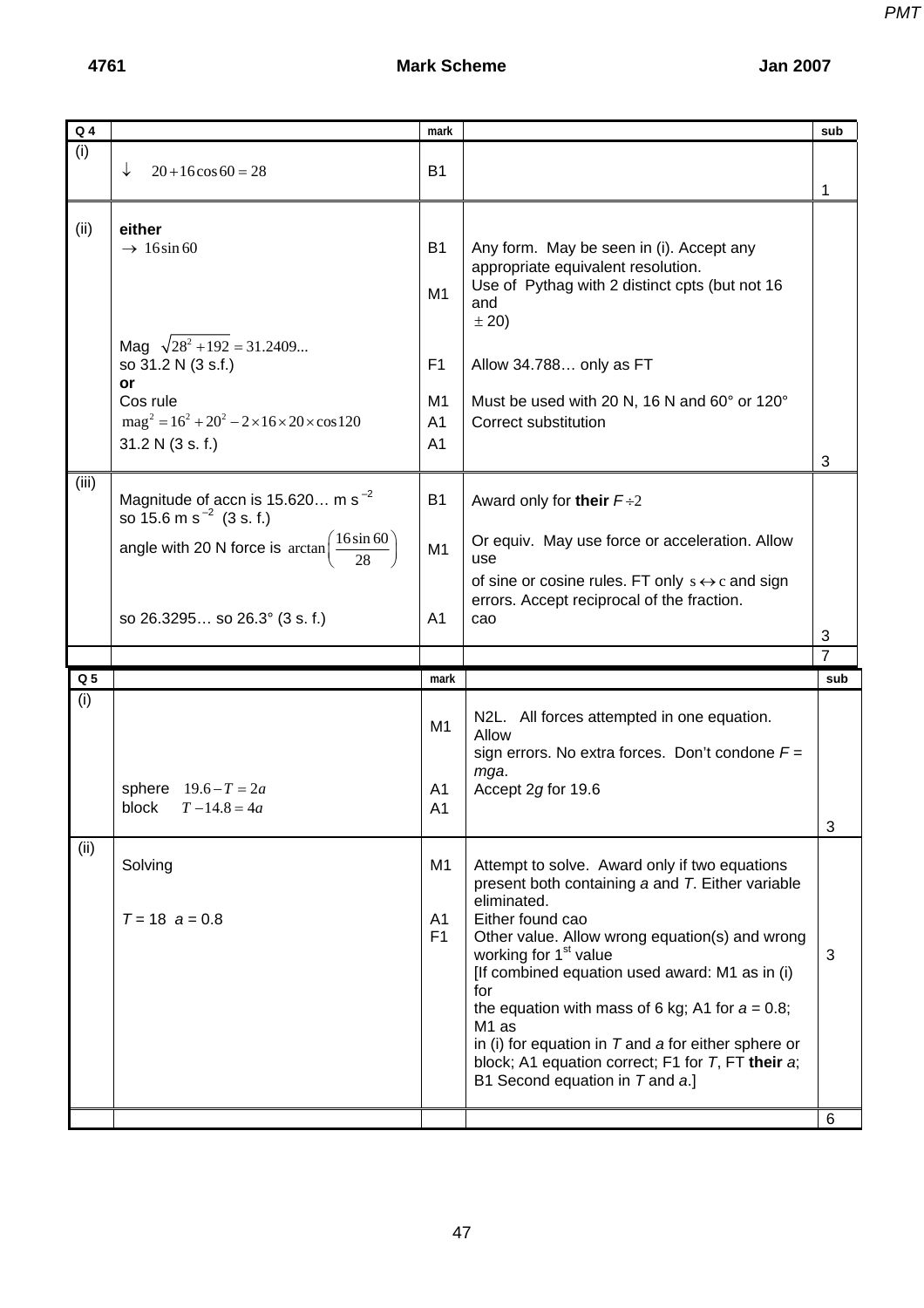| Q <sub>6</sub> |                                                                                                                                                                               | mark                                                     |                                                                                                                                                                                         | sub |
|----------------|-------------------------------------------------------------------------------------------------------------------------------------------------------------------------------|----------------------------------------------------------|-----------------------------------------------------------------------------------------------------------------------------------------------------------------------------------------|-----|
| (i)            | $t = 2.5 \Rightarrow \mathbf{v} = \begin{pmatrix} -5 \\ 10 \end{pmatrix} + 2.5 \begin{pmatrix} 6 \\ -8 \end{pmatrix} = \begin{pmatrix} 10 \\ -10 \end{pmatrix}$<br>$45^\circ$ | <b>B1</b><br>E1                                          | Need not be in vector form<br>Accept diag and/or correct derivation of just $\pm 45^{\circ}$                                                                                            |     |
|                | speed is $\sqrt{10^2 + 10^2} = 14.14$<br>so 14.1 m s <sup><math>-1</math></sup> (3 s. f.)                                                                                     | F <sub>1</sub>                                           | FT their v                                                                                                                                                                              | 3   |
| (ii)           | $s = 2.5\left(\frac{-5}{10}\right) + \frac{1}{2} \times 2.5^{2} \times \left(\frac{6}{-8}\right)$<br>$=\binom{6.25}{0}$<br>so $090^\circ$                                     | M1<br>A <sub>1</sub><br>A <sub>1</sub><br>A <sub>1</sub> | Consideration of s (const accn or integration)<br>Correct sub into uvast with <b>u</b> and <b>a.</b> (If integration<br>used it must be correct but allow no arb constant)<br>cao. CWO. | 4   |
|                |                                                                                                                                                                               |                                                          |                                                                                                                                                                                         |     |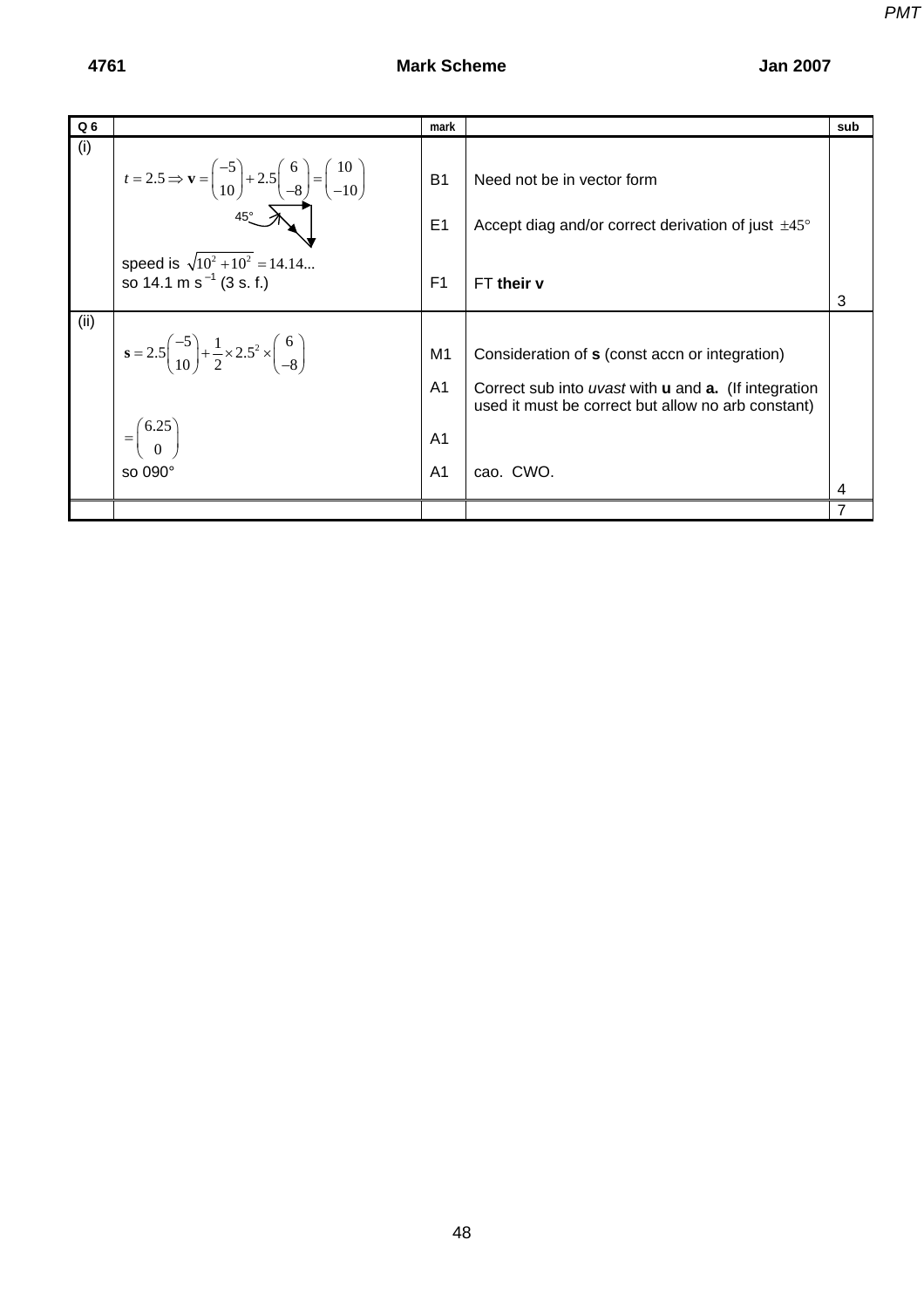| $Q$ 7 |                                                                                                                                                                                            | mark                                                     |                                                                                                                                                                                                                                                                                                                                                                                             | sub     |
|-------|--------------------------------------------------------------------------------------------------------------------------------------------------------------------------------------------|----------------------------------------------------------|---------------------------------------------------------------------------------------------------------------------------------------------------------------------------------------------------------------------------------------------------------------------------------------------------------------------------------------------------------------------------------------------|---------|
| (i)   | acceleration is $\frac{24}{12}$ so 2 m s <sup>-2</sup>                                                                                                                                     | <b>B1</b>                                                |                                                                                                                                                                                                                                                                                                                                                                                             | 1       |
| (ii)  | $24 - 15 = 12a$<br>$a = 0.75$ m s <sup>-2</sup><br>1 <sup>st</sup> distance is $0.5 \times 2 \times 16 = 16$<br>$2^{nd}$ distance is $0.5 \times 0.75 \times 16 = 6$<br>Difference is 10 m | M <sub>1</sub><br>A1<br>M1<br>A1<br>A <sub>1</sub>       | Use of N2L. Both forces present. Must be $F =$<br>ma. No<br>extra forces.<br>Appropriate uvast applied at least once.<br>Need not evaluate. Both found. May be implied.<br>$FT$ (i)<br>cao                                                                                                                                                                                                  | 5       |
| (iii) | $12g \sin 5 - 15 = 12a$<br>$a = -0.39587$<br>so $-0.396$ m s <sup>-2</sup> (3 s. f.)                                                                                                       | M <sub>1</sub><br>M <sub>1</sub><br>A <sub>1</sub><br>A1 | Use of $F = ma$ , allow 15 N missing or weight not<br>resolved. No extra forces. Allow use of 12sin 5.<br>Attempt at weight cpt. Allow $sin \leftrightarrow cos$ . Accept<br>seen<br>on diagram. Accept the use of 12 instead of 12g.<br>Weight cpt correct. Accept seen on diagram.<br>Allow not<br>used.<br>Correct direction must be made clear                                          | 4       |
| (iv)  | time $0 = 1.5 + at \implies t = 3.789$<br>so 3.79 s (3 s. f.)<br>distance<br>$s = 0.5 \times (1.5 + 0) \times 3.789$ (or)<br>giving $s = 2.8418$ so 2.84 m (3 s. f.)                       | M1<br>A1<br>M1<br>A <sub>1</sub>                         | Correct uvast. Use of 0, 1.5 and their a from (iii)<br>or<br>their s from (iv). Allow sign errors. Condone<br>$u \leftrightarrow v$ .<br>Correct uvast. Use of 0, 1.5 and their a from (iii)<br>or<br>their <i>t</i> from (iv). Allow sign errors. Condone<br>$u \leftrightarrow v$ .<br>[The first A1 awarded for t or s has FT their a if<br>signs<br>correct; the second awarded is cao] | 4       |
| (v)   | accn is given by<br>$0 = 1.5 + 3.5a \Rightarrow a = -\frac{3}{7} = -0.42857$<br>$12g \sin 5 - R = 12 \times -0.42857$<br>so $R = 15.39$ so 15.4 N (3 s. f.)                                | M1<br>A <sub>1</sub><br>M <sub>1</sub><br>A <sub>1</sub> | Use of 0, 1.5 and 3.5 in correct uvast.<br>Condone $u \leftrightarrow v$ .<br>Allow $\pm$<br>N2L. Must use their new accn. Allow only sign<br>errors.<br>cao                                                                                                                                                                                                                                | 4<br>18 |